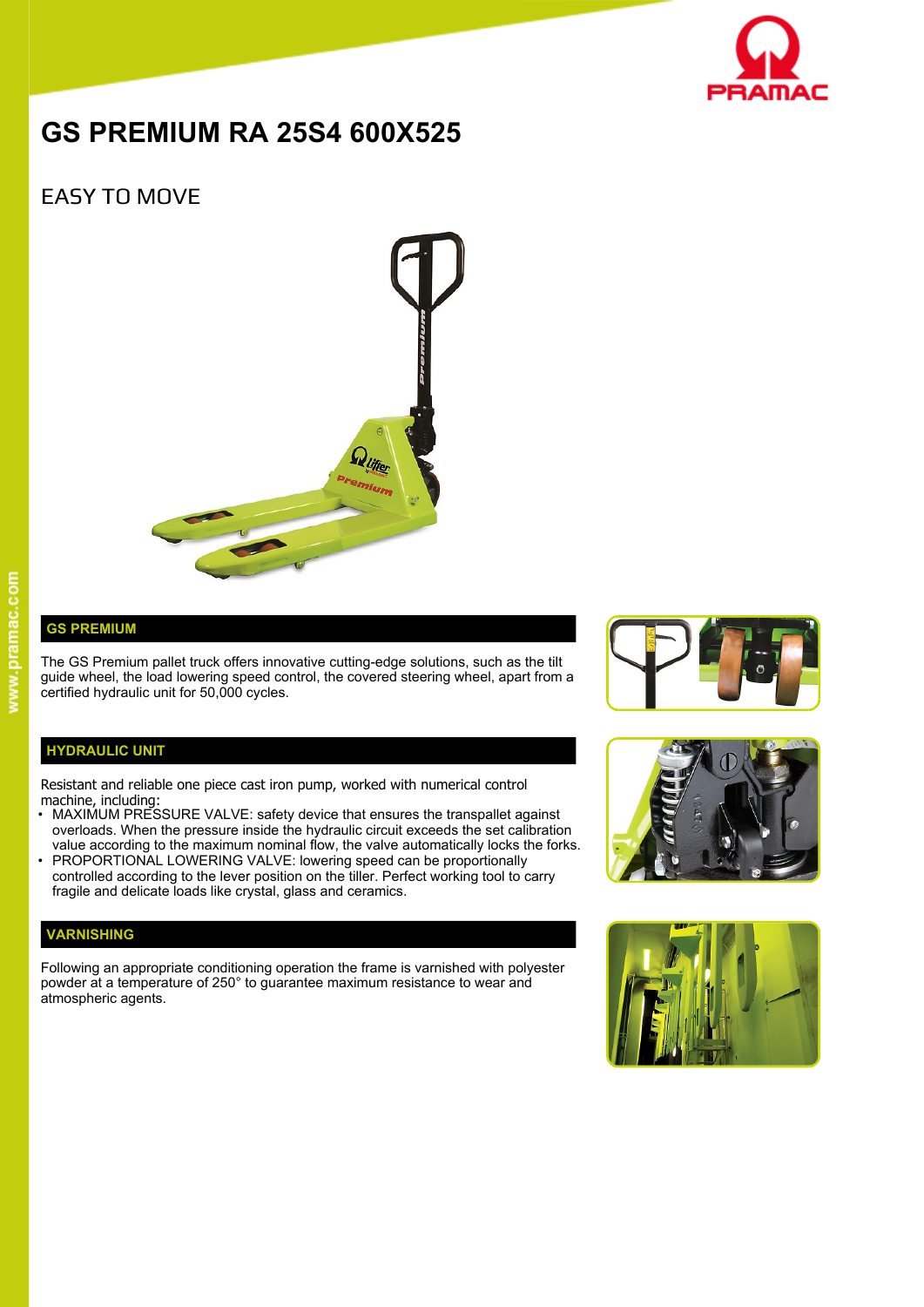|   |    | LIFTER     |
|---|----|------------|
|   |    | Manual     |
|   |    | Pedestrian |
| Q | Кg | 2500       |
| c | mm | 300        |
| x | mm | 382        |
| ν | mm | 642        |
|   |    |            |

| <b>Weights</b>               |    |      |
|------------------------------|----|------|
| 2.1 Service weight           | Kg | 56   |
| 2.2 Axle load, laden rear    | Kg | 2198 |
| 2.2 Axle load, laden front   | Kg | 358  |
| 2.3 Axle load, unladen rear  | Κq |      |
| 2.3 Axle load, unladen front | Κq | 39   |

| <b>Tyres/Chassis</b>                         |                 |    | POLY.I./     |
|----------------------------------------------|-----------------|----|--------------|
| 3.1 Tyres: front wheels                      |                 |    | <b>NYLON</b> |
| 3.1 Tyres: rear wheels                       |                 |    | POLY.I.      |
| 3.2 Tyre size: Steering wheels - Diameter    |                 | mm | 200          |
| 3.2 Tyre size: Steering wheels - Width       |                 | mm | 55           |
| 3.3 Tyre size: Load rollers - Diameter       |                 | mm | 82           |
| 3.3 Tyre size: Load rollers - Width          |                 | mm | 60           |
| 3.5 Tyre size: rear wheels - Q.ty (X=driven) |                 | nr | 4            |
| 3.5 Rear balancing axle                      |                 |    | Yes          |
| 3.6 Tread, front                             | b <sub>10</sub> | mm | 155          |
| 3.7 Tread, rear                              | b11             | mm | 375          |
|                                              |                 |    |              |

| <b>Dimensions</b>                          |                |    |      |
|--------------------------------------------|----------------|----|------|
| 4.4 Lift height                            | h3             | mm | 115  |
| 4.9 Height of tiller in drive position max | h14            | mm | 1160 |
| 4.15 Height, lowered                       | h13            | mm | 85   |
| 4.19 Overall lenght                        | 11             | mm | 1000 |
| 4.20 Lenght to face of forks               | 12             | mm | 400  |
| 4.21 Overall width                         | b <sub>1</sub> | mm | 525  |
| 4.22 Fork dimensions - Thickness           | s              | mm | 50   |
| 4.22 Fork dimensions - Width               | e              | mm | 150  |
| 4.22 Fork dimensions - Lenght              |                | mm | 600  |
| 4.25 Distance between fork arms            | b5             | mm | 525  |
| 4.32 Ground clearance, centre of wheelbase | m2             | mm | 35   |
| 4.34 Aisle width                           | Ast            | mm | 1235 |
| 4.35 Turning radius                        | Wa             | mm | 817  |

| <b>Performance data</b>   |         |    |
|---------------------------|---------|----|
| 5.2 Lifting speed laden   | strokes | 13 |
| 5.2 Lifting speed unladen | strokes | 13 |
|                           |         |    |